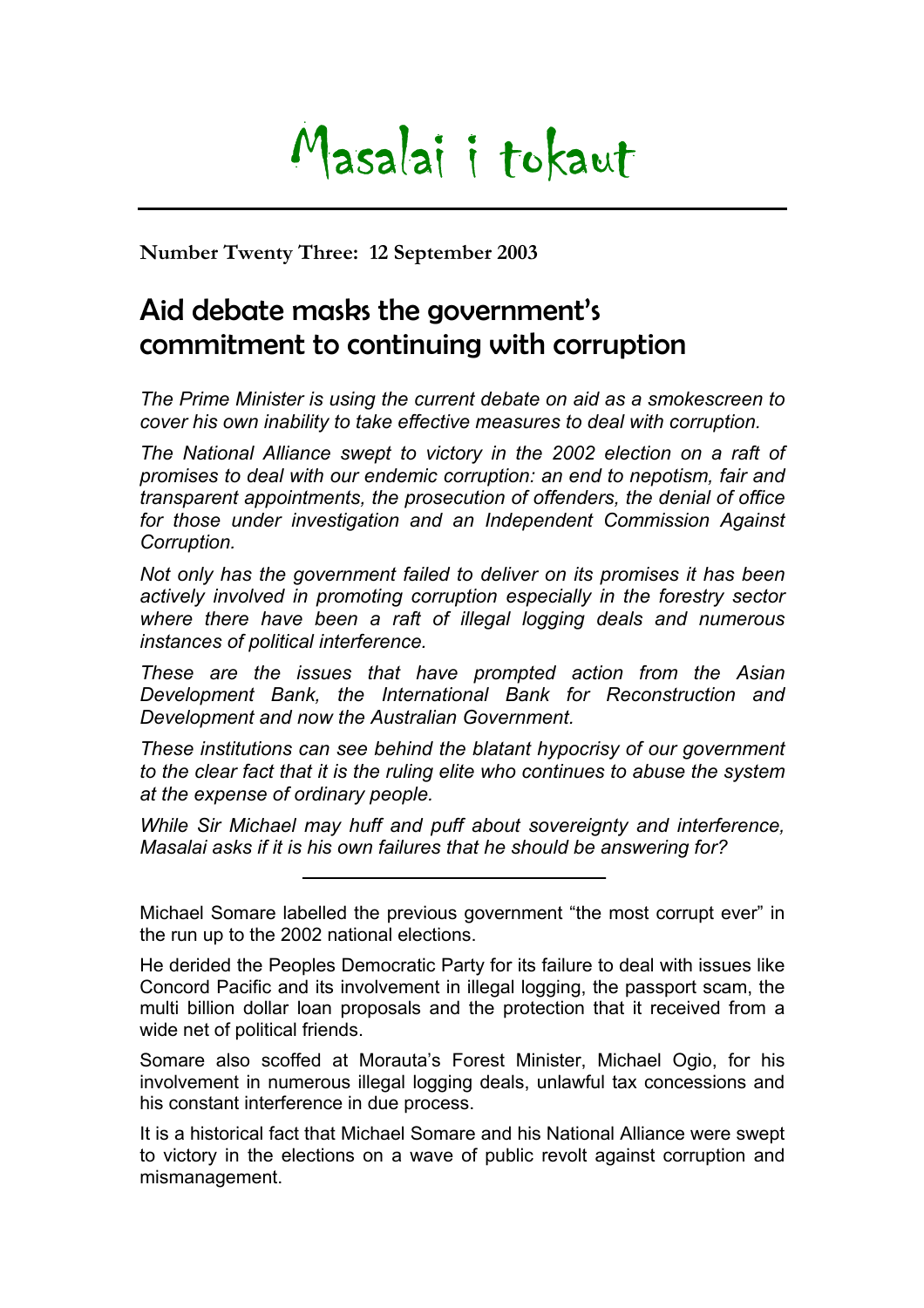People were excited by the promises of an end to nepotism, independent appointments to the Public Service and an end to Ministerial patronage. There was a commitment Minister's would be forced to stand aside if they were under investigation. There was even the promise of an Independent Commission Against Corruption.

But the reality of course has been very different.

- At least four Department Heads have been appointed with no due process or transparency
- The famous 'Passport Scam' report has been buried
- There has been no action on the Cairns Conservatory scam
- Disgraced leaders like Andrew Baing, Peter Yama and Peter O'Neill have been appointed as government Ministers
- While others like Julius Chan and Ted Diro are still circulating in the corridors of power very close to the Prime Minister

And of course the logging corruption is as bad as ever. The latest government review again describes logging companies as acting like robber barons and reveals they are being assisted by a centrally coordinated web of deceit amongst politicians and public servants. But there has been no effective government action on companies like Concord Pacific, Kerawara and Rimbunan Hijau who are responsible for illegal logging and the theft of resources

"Economy Hostage to the Robber Barons" was a headline in the Sydney Morning Herald in January 1995. The report stated that "the squandering of vast areas of natural resources is the worst legacy of PNGs ruling elite'.

How little has changed in the last eight years and how tragic it is that the new breed of MPs who promised us that they would not tolerate the corruption of the old ruling elite are so silent.

But it is clear that the Asian Development Bank, the World Bank and the Australians have had enough.

The ADB is still holding back on K150 million kina in aid funding because of the blatant mismanagement in the appointment of the new Head of the National Fisheries Authority

The World Bank has suspended funding for the Forest and Conservation project because it has seen that the government cares more for the profits of the Malaysian logging industry than it does for the poor resource owners.

The Australian government has made good governance its priority and basically stated that it does not trust this government not to waste and misuse money.

These institutions know all about the government links to illegal logging:

▫ Sinai Brown, Kerawara and illegal logging at Simbali and Pondo;